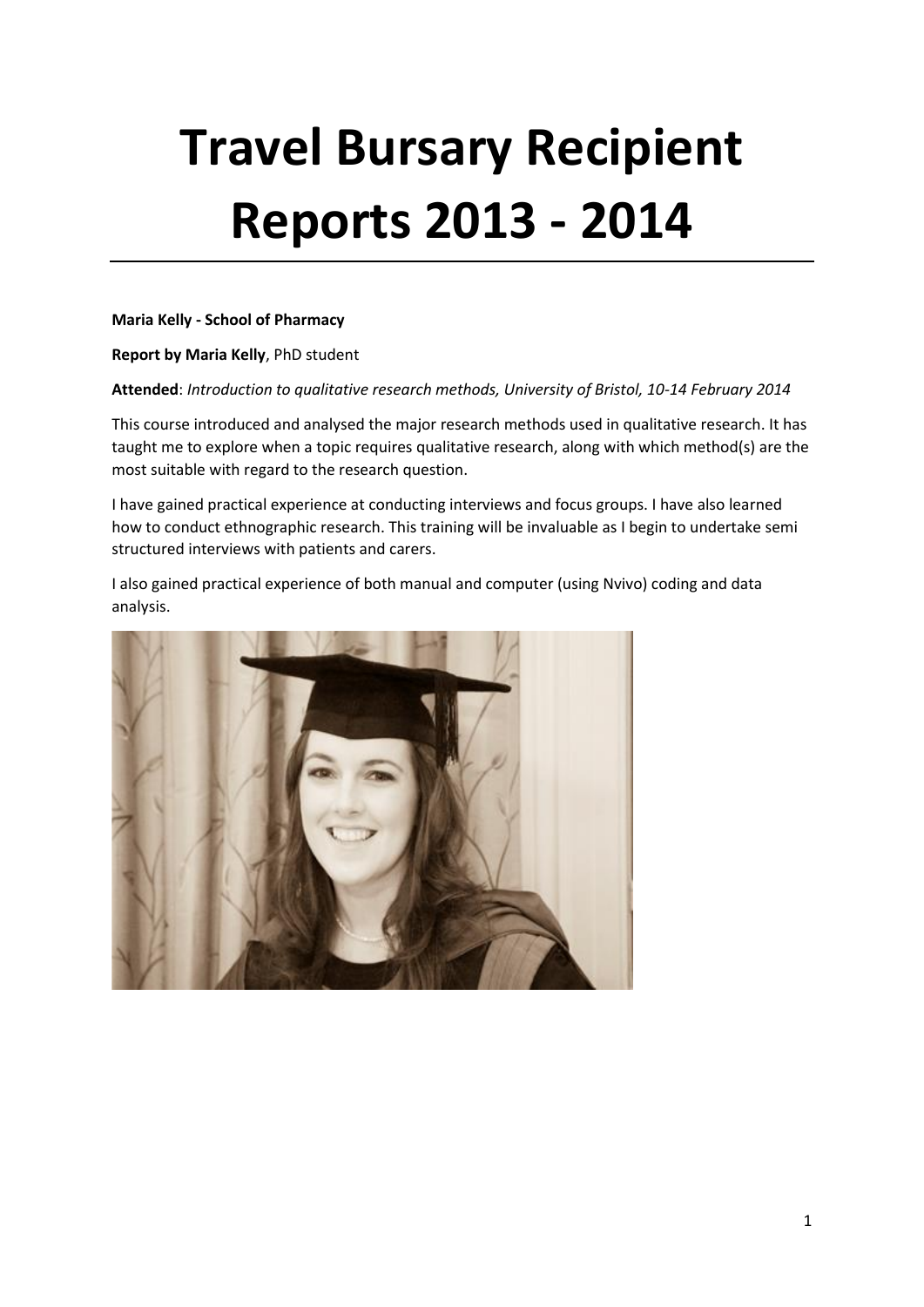# **Dervla Hogan - Department of Epidemiology and Public Health**

# **Report by Dervla Hogan**, PhD student

**Attended**: *Looking at the past - planning for the future: Capitalizing on OHP multidisciplinarity, The 11th conference of the European Academy of Occupational Heallth Psychology, Birkbeck College, University of London, 14-16 April 2014*

Thanks to the travel bursary from the College of Medicine and Health, I was able to attend and present my research at the 11<sup>th</sup> Conference of the European Academy of Occupational Health Psychology in London. This conference was very inspiring to for me as an early-career researcher with keynote speeches given by renowned researchers such as Robert Karasek, Johannes Siegrist, Thomas Cox and Evangelia Demerouti.

This was my first opportunity to present my research at an international conference. I greatly benefited from presenting my research and receiving feedback from researchers across the globe along with the opportunity to talk informally with fellow researchers in my field.

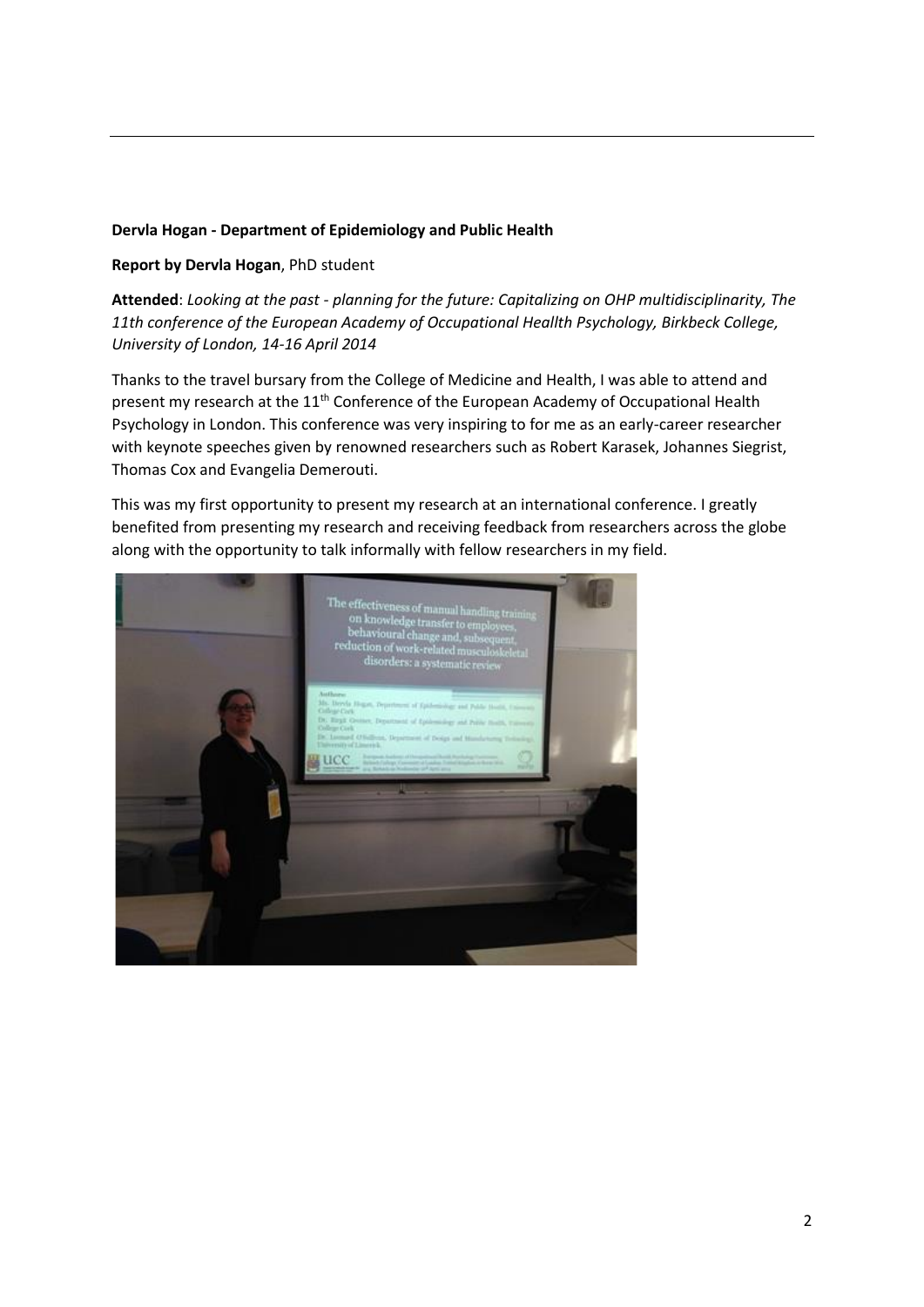# **Charlotte O' Donnell - School of Medicine**

### **Report by Charlotte O' Donovan**, PhD student

**Attended**:*Tumour Microenvironment and Signalling EMBO/EMBL Symposium, 7-10 May 2014, EMBL Advanced Training Centre, Heidelberg, Germany*

This symposium enabled me to meet researchers from complementary fields. This enhanced my understanding of the communication between cancer cells and their microenvironment also gained a valuable insight into the latest techniques.

I had a large amount of interest in my poster and through discussing my research I gained fresh insights and potential future directions.

The sessions, especially Tumour Microenvironment were highly applicable to my research. In particular the talk by Associate Professor Mikala Egeblad was of specific interest as she is working on a protein that appears to be of great importance in my research.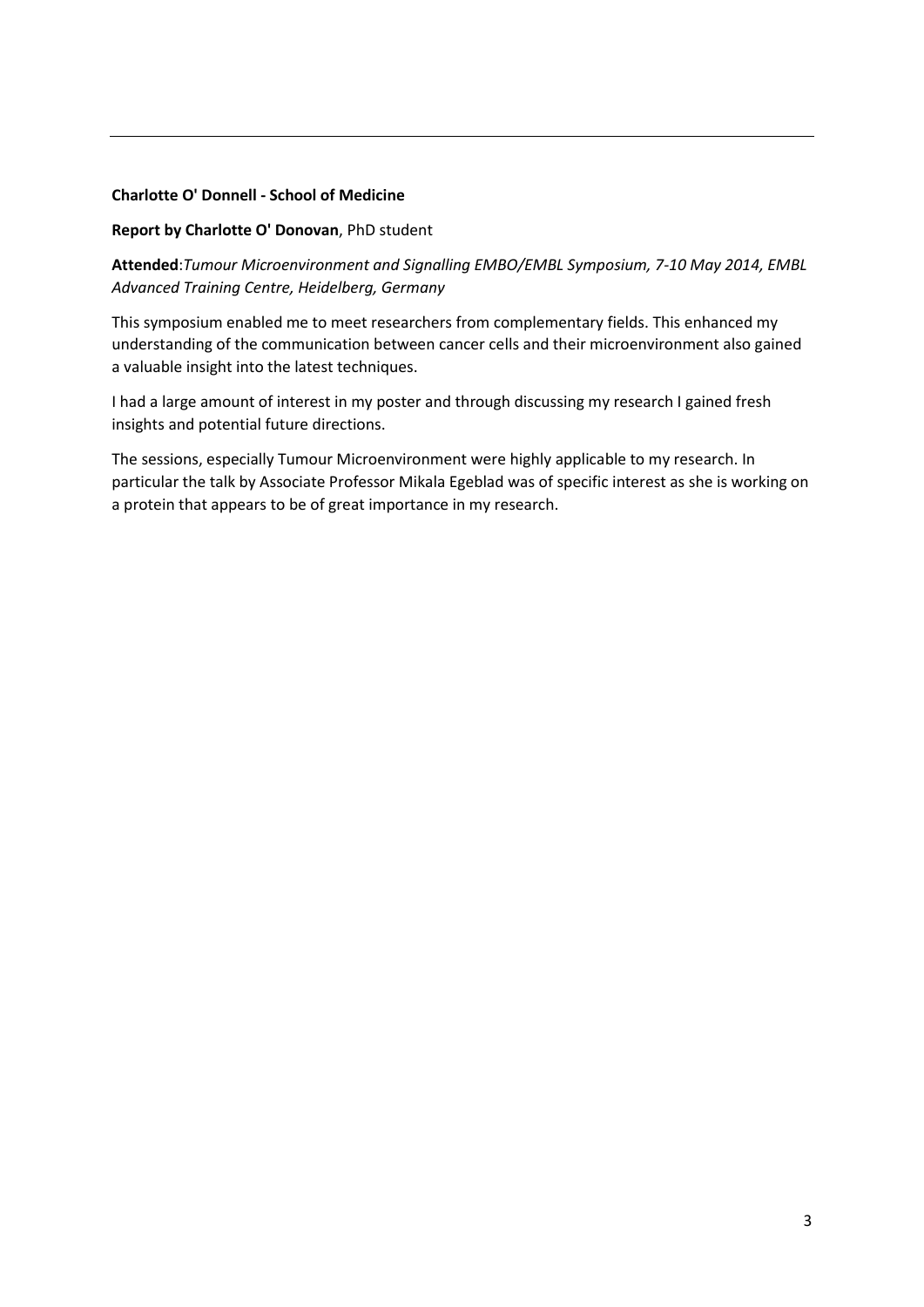# **Joseph O' Shea - School of Pharmacy**

# **Report by Joseph O' Shea**, Phd Student

# **Attended**: *Advanced GastroPlus Workshop for Pharmaceutical Development, Mainz, 19-21 May 2014*

This training course covered advanced topics in drug absorption, essential to my PhD as it allows me to utilize the recently purchased software, GastroPlus, to model *in vivo* drug absorption and predict human formulation performance.

Attending this training gave me the chance to network with industry experts in the field of formulation design, with attendees from all over Europe, South Korea and Australia, as well as allowing me to meet separately with project collaborators based in region.

This software will be used in undergraduate teaching, and having an advanced understanding will allow me to carry out these teaching activities.

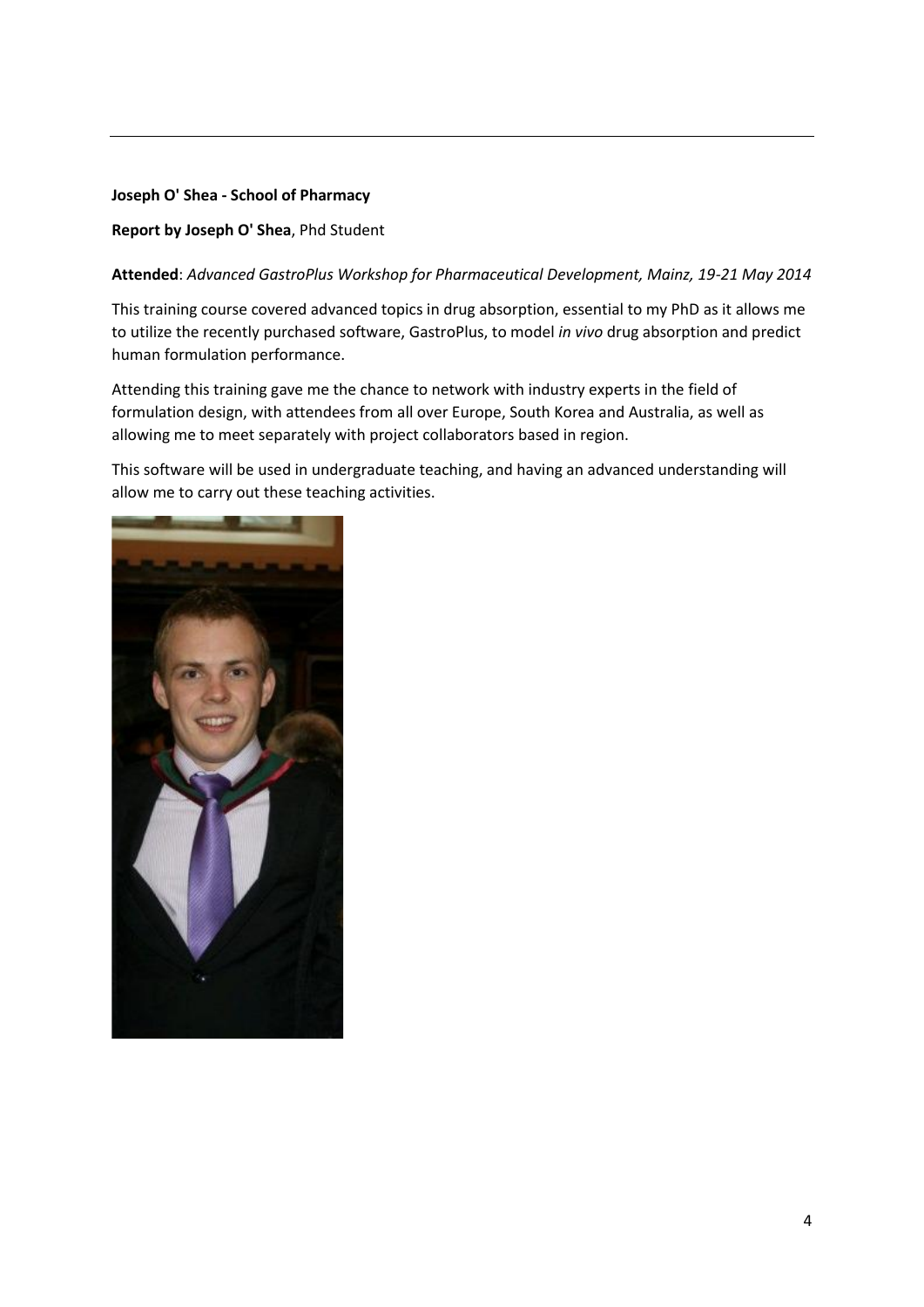### **Evin Allen - School of Pharmacy**

**Report by Evin Allen**, PhD student

**Attended**: *The Third International Conference on Microneedles, University of Maryland School of Pharmacy, Baltimore, USA, 19-21 May 2014*

I built up significant contacts within my field at an international level that would not have been possible otherwise.

In addition, I received critical feedback and appraisal on my PhD from leading opinion holders within the field. This will improve the quality and impact of my PhD.

This conference also gave me the forum to dissemiate my data to the field as well as to commercial stakeholders increasing the translational potential of my work

as well as presenting UCC's research in a positive light.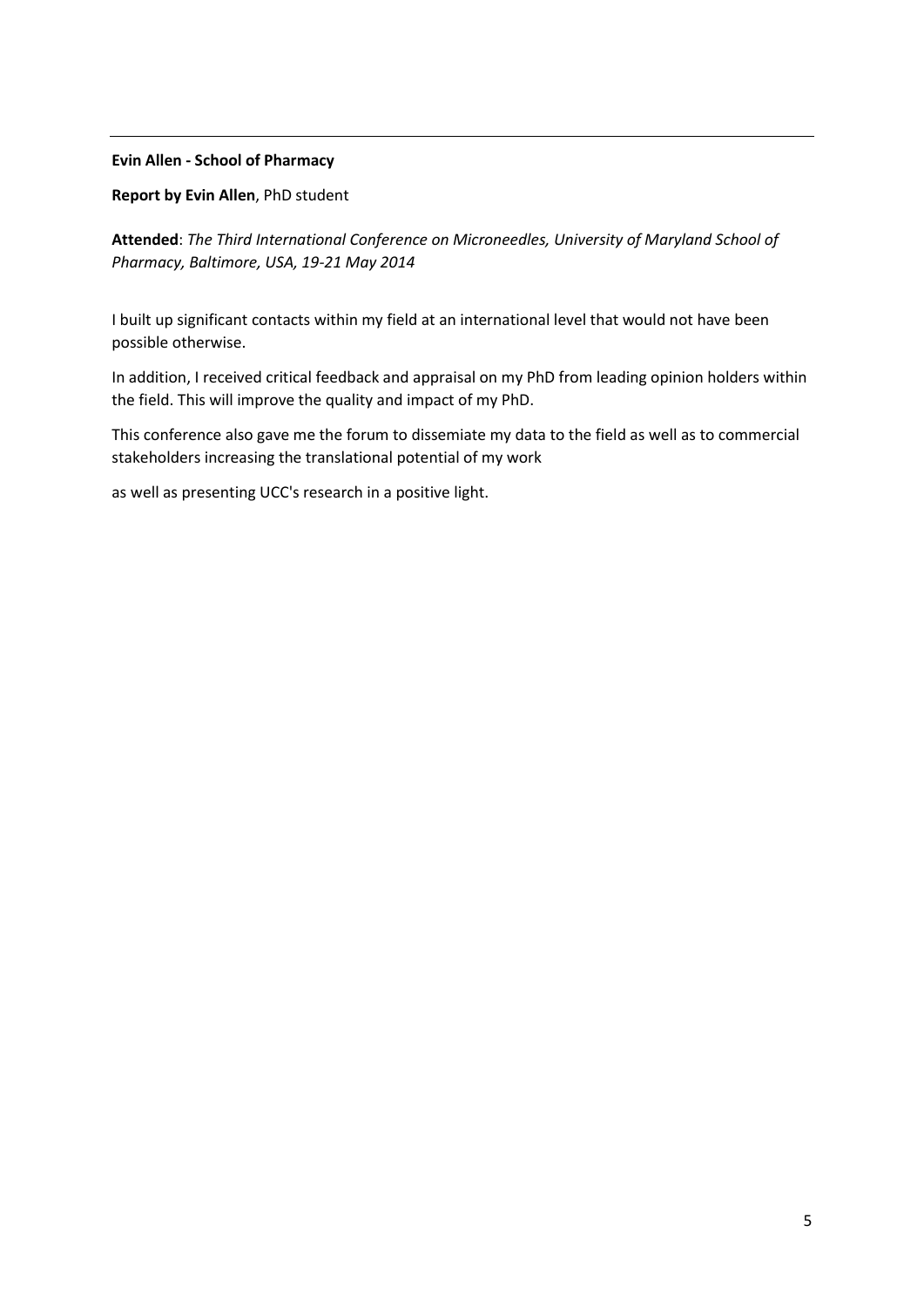# **Maria Donovan - School of Pharmacy/Dept. of Anatomy & Neuroscience**

# **Report by Maria Donovan**, Phd Student

**Attended**: *Simcyp Intensive Workshop on Model-based drug development: Incorporating population variability into mechanistic prediction of PK and modelling PK/PD, Frankfurt, 12-16 May 2014*

Having attended this course, I have a much greater understanding of the pharmacokinetic/pharmacodynamic principles underlying SIMCYP simulator.

I can utilise SIMCYP more fully, which is an essential skill for me in order to simulate/validate the pharmacokinetics of our test compound, bumetanide, in virtual rats and a virtual human paediatric population.

The capabilities of SIMCYP will be taught to undergraduate pharmacy students as a potential tool that they will use in their future careers for establishing drug-drug interactions, effects of various excipients in new pharmaceutical formulations as well as pharmacokinetics of drugs in specific populations e.g. paediatric or geriatric or diseased.

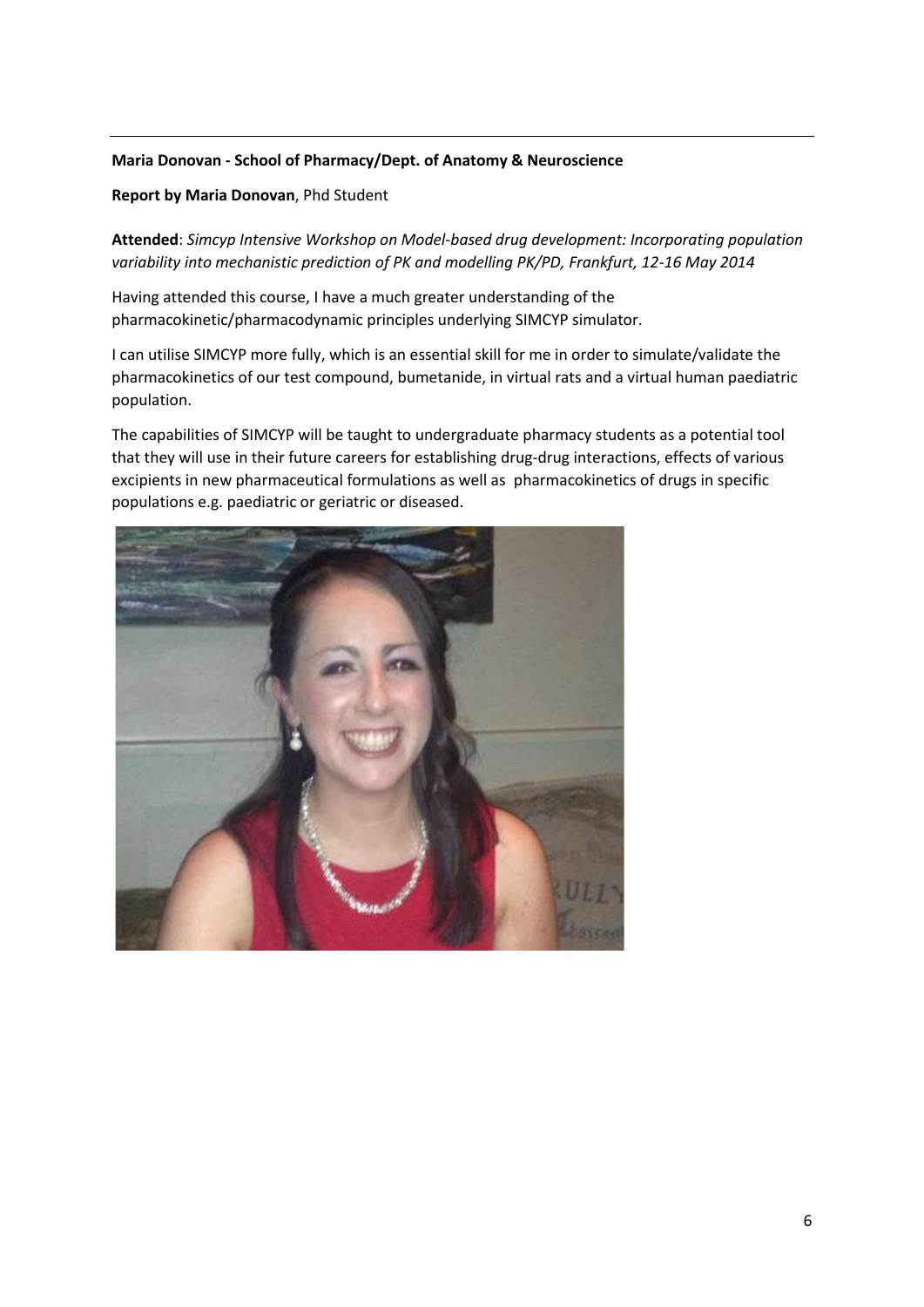#### **Owen Cronin - Department of Medicine**

#### **Report by Owen Cronin**, PhD student

**Attended**: *International Olympic Committee: Prevention of injury and illness in sport, Monaco, 10-12 April 2014*

Many thanks to the COMH for assisting me to attend the 2014 International Olympic Committee Conference on injury and illness prevention in Sport, Monaco.

It was extremely beneficial to me and hosted a vast array of topics and symposia. Attendance at multiple specific workshops was particularly useful as it allowed me to be exposed to areas not easily accessed in Ireland.

Attendance at the symposium on the Female Athletic Triad was the highlight of the conference in that the quality of the sub-topics and speakers was exceptional.

I believe attendance at this conference has benefited me immensely and has stimulated many ideas for potential research opportunities and techniques going forward.

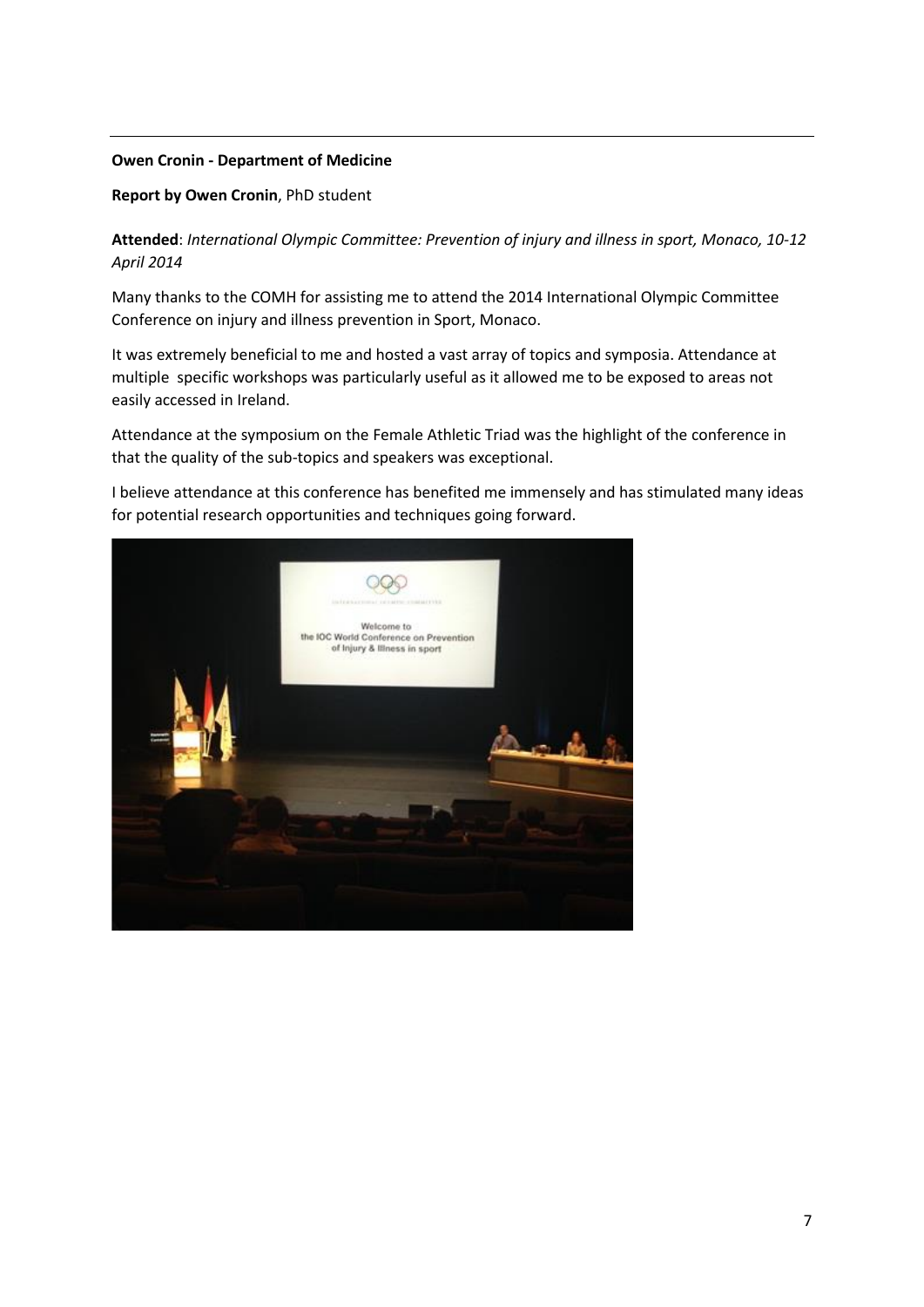# **Philana Fernandes - School of Medicine**

# **Report by Philana Fernandes**, PhD student

# **Attended**: *EMBO Cellular Signalling and Cancer Therapy, Cavtat, Croatia, 23-27 May 2014*

This conference is hosted by *European Molecular Biology Organization (EMBO). One of the*goals of the organization is to support talented researchers at all stages of their careers and the speakers attending are renowned for their excellence in different scientific disciplines.

My attendance at this week long European conference therefore affords me the opportunity to present my work at both an international and multidisciplinary level which will be invaluable in terms of future directions and focus in my academic career.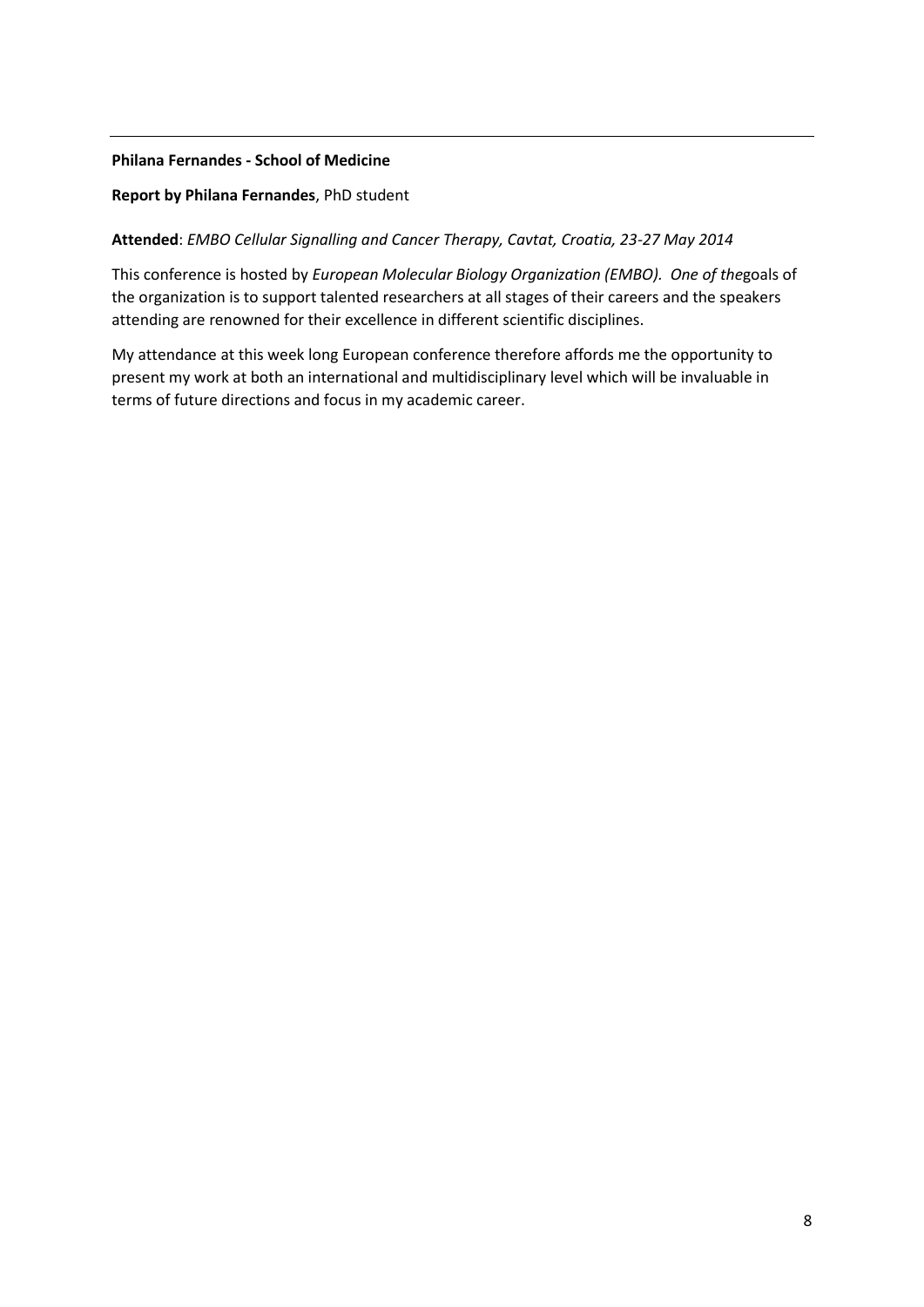# **Hazel Smith - Dept of Paediatrics and Child Health**

# **Report by Hazel Smith**, PhD student

**Attended**: *2nd International Conference on Nutrition and Growth, Barcelona, Spain, 30 January-1 February 2014*

The biggest benefit was Professor Dr Bodo C. Melnik of University of Osnabrück, Germany introducing himself to me at the 2nd International Conference Nutrition and Growth. Professor Melnik has many publications on the interaction between milk (human and other) and mechanistic target of rapamycin complex 1 (mTORC1) in the area of obesity.

As this work directly links with my PhD, it has allowed me to build a professional and co-operative working relationship with Professor Bodo to enhance my PhD studies.

I have been able to build on my midwifery network from attending the RCM conference 2013 and ICM Congress 2014.

|                                                                                 |                                                  | <b>Float</b> P                                                                                                                                            |                                                                                                     |  |
|---------------------------------------------------------------------------------|--------------------------------------------------|-----------------------------------------------------------------------------------------------------------------------------------------------------------|-----------------------------------------------------------------------------------------------------|--|
|                                                                                 | <b>BASELINE</b>                                  | Systematic review of                                                                                                                                      | infant formulae feeding practices<br>Hazel A Smith", Dr Patricia Leafty-Warren", Or Seinths Warray" |  |
| الإنك                                                                           |                                                  | encountable to state that homele-but one<br>think helds retails becomes in the first same of the "<br><b><i>Colorador Company of the American St.</i></b> | <b><i><u>The most</u></i></b>                                                                       |  |
|                                                                                 |                                                  |                                                                                                                                                           | the Manhood of the Printer                                                                          |  |
| <b><i><u>Constitute International</u></i></b>                                   | CRASH, Part with Fair Text:                      |                                                                                                                                                           |                                                                                                     |  |
| <b>Scand Street</b>                                                             | <b>It select and home?</b>                       |                                                                                                                                                           |                                                                                                     |  |
|                                                                                 | To misself with their<br>It want will out 11.500 |                                                                                                                                                           |                                                                                                     |  |
| <b><i>Lakesman Trans</i></b>                                                    |                                                  | the te and including that December 2012                                                                                                                   |                                                                                                     |  |
| <b>Particular</b>                                                               |                                                  | <b>School Convention of age of product with more basis</b>                                                                                                |                                                                                                     |  |
| <b>SERVICE</b>                                                                  |                                                  | and Alsay Madules L September 650 Norton                                                                                                                  |                                                                                                     |  |
| Direct America                                                                  | <b>Rockeyman Statistics Controller of</b>        |                                                                                                                                                           |                                                                                                     |  |
| <b><i><u>CONTRACTORS</u></i></b>                                                |                                                  |                                                                                                                                                           |                                                                                                     |  |
| <b>State Sections' Acts</b>                                                     | <b><i><u>SALEMAN</u></i></b>                     | Summers for the Street week out the<br><b>Contract of the State State School</b>                                                                          |                                                                                                     |  |
| _                                                                               |                                                  |                                                                                                                                                           |                                                                                                     |  |
|                                                                                 |                                                  |                                                                                                                                                           |                                                                                                     |  |
| to look 4,230 schools.<br>with Bureau testing the<br><b>The Green, married </b> |                                                  |                                                                                                                                                           |                                                                                                     |  |
| <b>Drilly Test Windows</b><br>pringt interchem<br>Phoneses in the               |                                                  |                                                                                                                                                           |                                                                                                     |  |
| <b>THE WAY OF THE</b>                                                           |                                                  |                                                                                                                                                           |                                                                                                     |  |
| <b>Re-stock summarily</b><br>powerts were adhering                              |                                                  |                                                                                                                                                           |                                                                                                     |  |
| <b>Constitution Continues and</b><br><b>SALE OF BALLY ROWALD ID</b>             |                                                  |                                                                                                                                                           |                                                                                                     |  |
| <b>Par filters were all filts</b><br><b>Germany Corpora</b>                     |                                                  |                                                                                                                                                           |                                                                                                     |  |
|                                                                                 |                                                  |                                                                                                                                                           |                                                                                                     |  |
|                                                                                 |                                                  |                                                                                                                                                           |                                                                                                     |  |
| $A$ C is a                                                                      |                                                  |                                                                                                                                                           |                                                                                                     |  |
|                                                                                 |                                                  |                                                                                                                                                           |                                                                                                     |  |
|                                                                                 |                                                  |                                                                                                                                                           |                                                                                                     |  |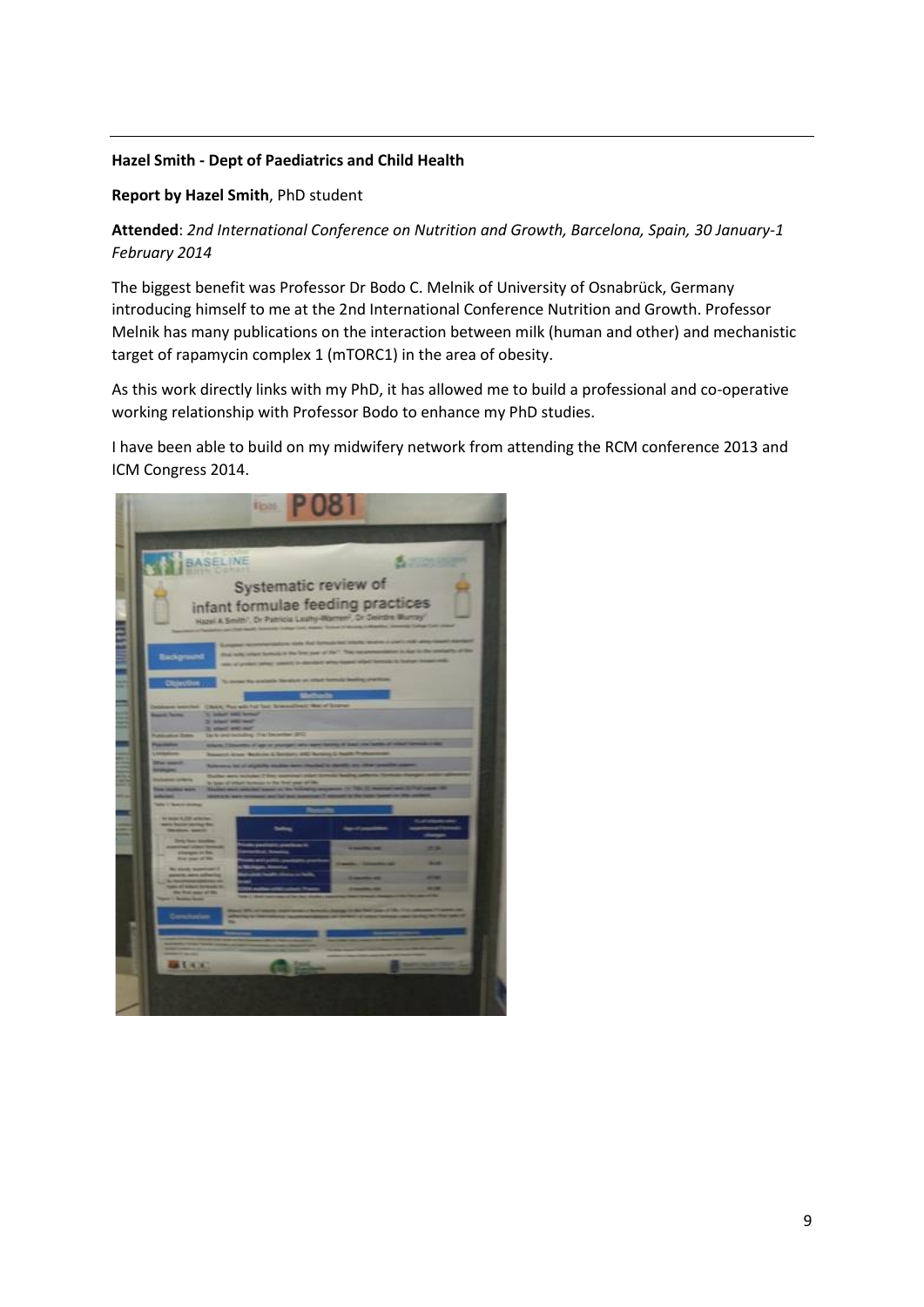#### **Maeve Crowley - School of Medicine**

#### **Report by Maeve Crowley**, PhD student

**Attended**: *European Haemotology Association meeting, Milan, 12-15 June 2014*

The Travel Bursary allowed me to present my research to experts in the field and to discuss with them ways in which the research could be expanded upon in the future.

I was also able to ask researchers at a similar stage as I am about problems they had in similar projects and how they resolved them.

Finally, through the education sessions, oral presentations and plenary sessions, I was brought up to date on the current stage of research in the cancer thrombosis field which will be very useful in terms of my thesis.

#### *European Haemotology Association Meeting, Milan, 12 - 15 June 2014*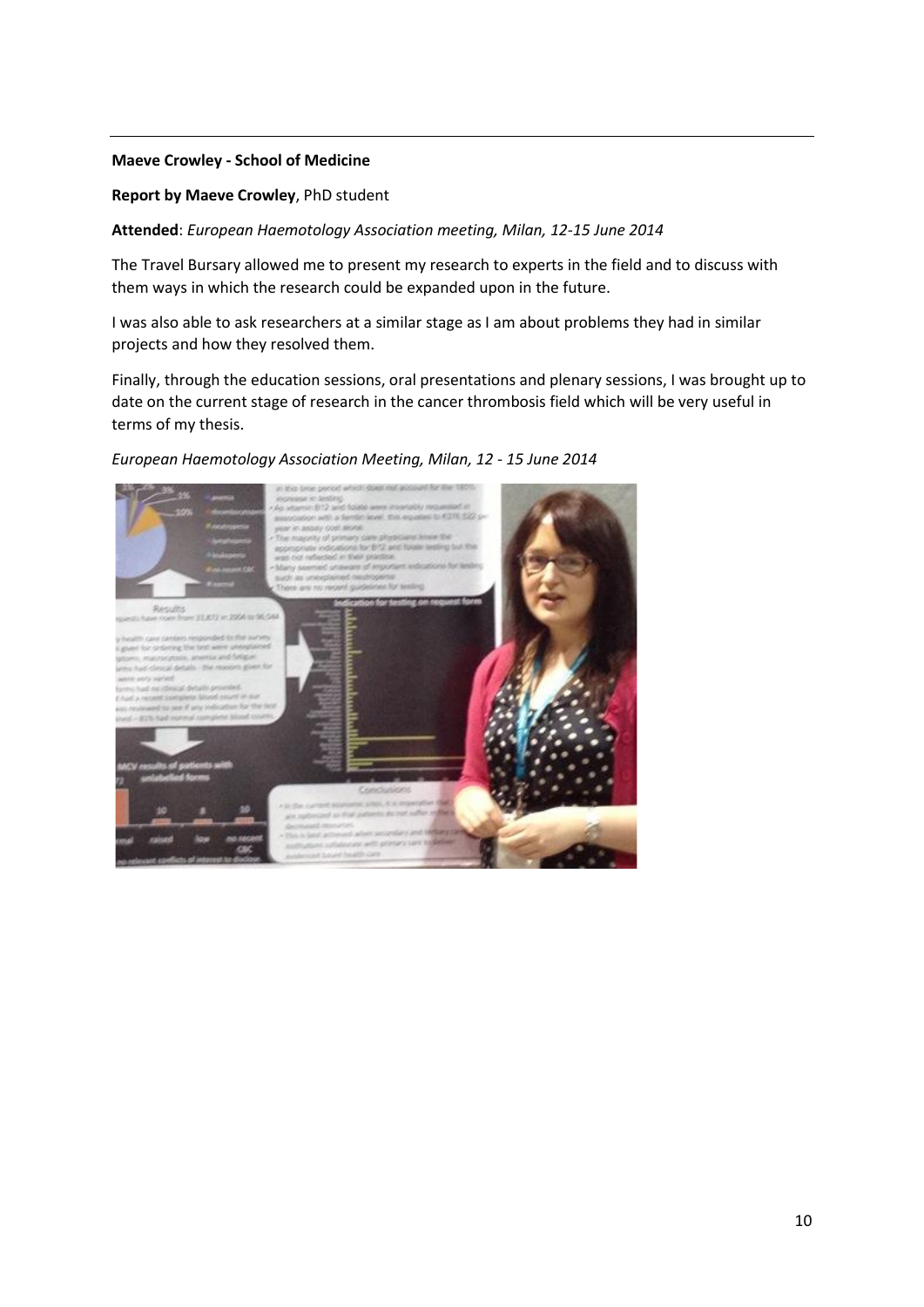# **Niamh Denihan - Dept. Paediatrics & Child Health**

### **Report by Niamh Denihan**, PhD student

**Attended:** *10th Annual Conference of the Metabolimics Society, Tsuruoka, Japan, 23-26 June 2014*

Attending the international conference of the metabolomic society has given me an invaluable opportunity to grow my professional network and integrate into the metabolomics community. In particular, I met with other early career scientists by attending specific seminars and networking luncheons.

By presenting my research I received important feedback from the community which has allowed me to identify areas for improvement, and reflect on the direction and impact of my work. Hearing top metabolomic researchers present has built my knowledge base and allowed me to identify current trends in the field which I could incorporate into my research.

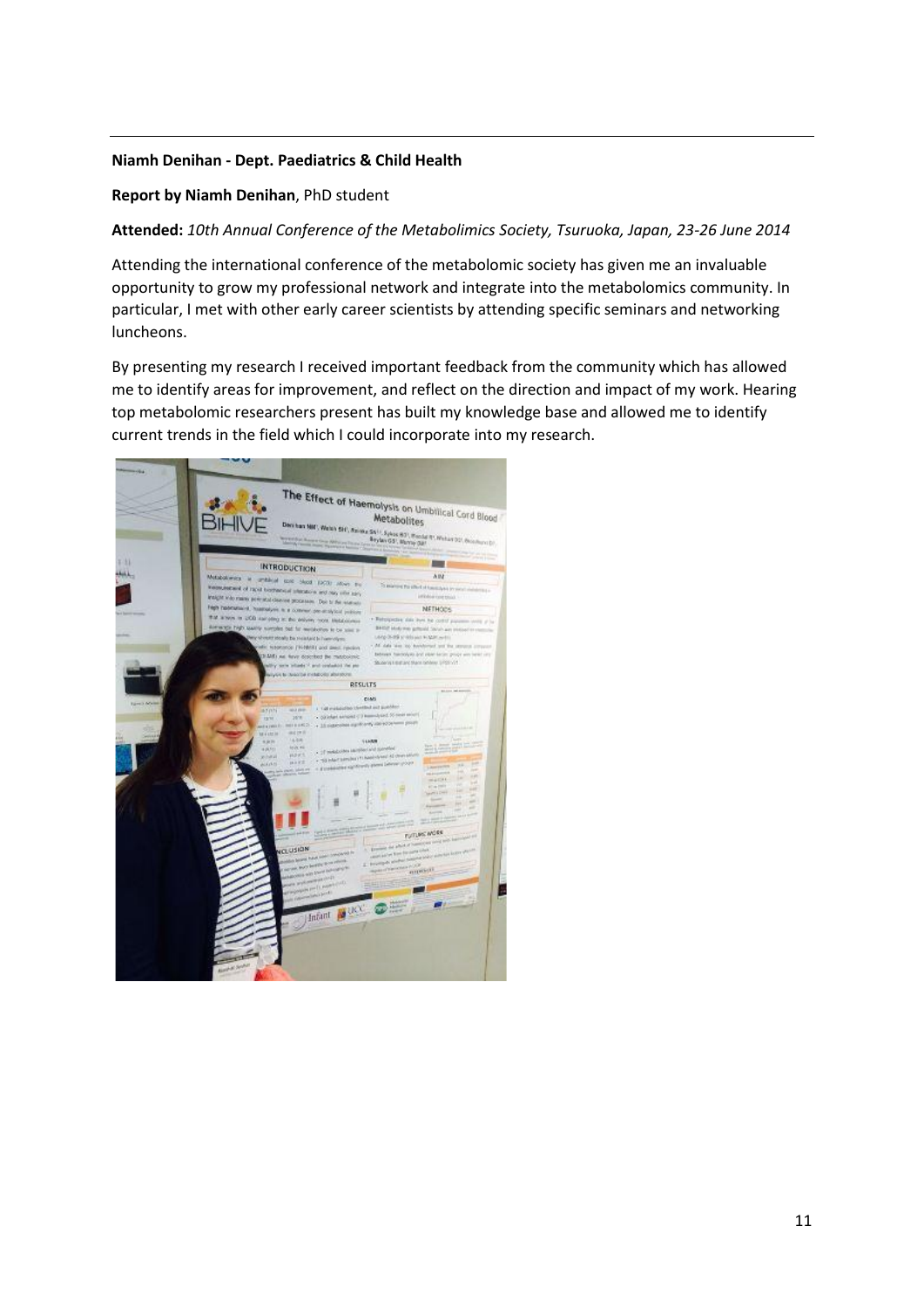# **Eithne Hunt - Dept. Occupational Therapy & Occupational Science**

# **Report by Eithne Hunt**, PhD Student

**Attended:** *Count Me In!, Children's Occupations Conference, Royal Society of Medicine, London, 19- 20 May 2014*

At the time of presenting at the Count Me In! conference in London, I was in the final stage of writing up my PhD.

Presenting and defending my work at this interdisciplinary and international meeting aided my PhD completion and preparation for my viva in particular. I was required to pitch my research to therapists and researchers who may not have been familiar with the subject area or the methods. I received very positive feedback on my work. In particular I made two very useful contacts – Dr. Niina Kolehmainen, Senior Research Fellow and MRC Population Health Scientist at Newcastle University, UK and Dr. Katrina Bannigan who is now heading up research at the Occupational Therapy department at the University of Plymouth.

Dr. Bannigan was very interested in my time use research and has invited me to give a seminar at Plymouth on time use research methods.

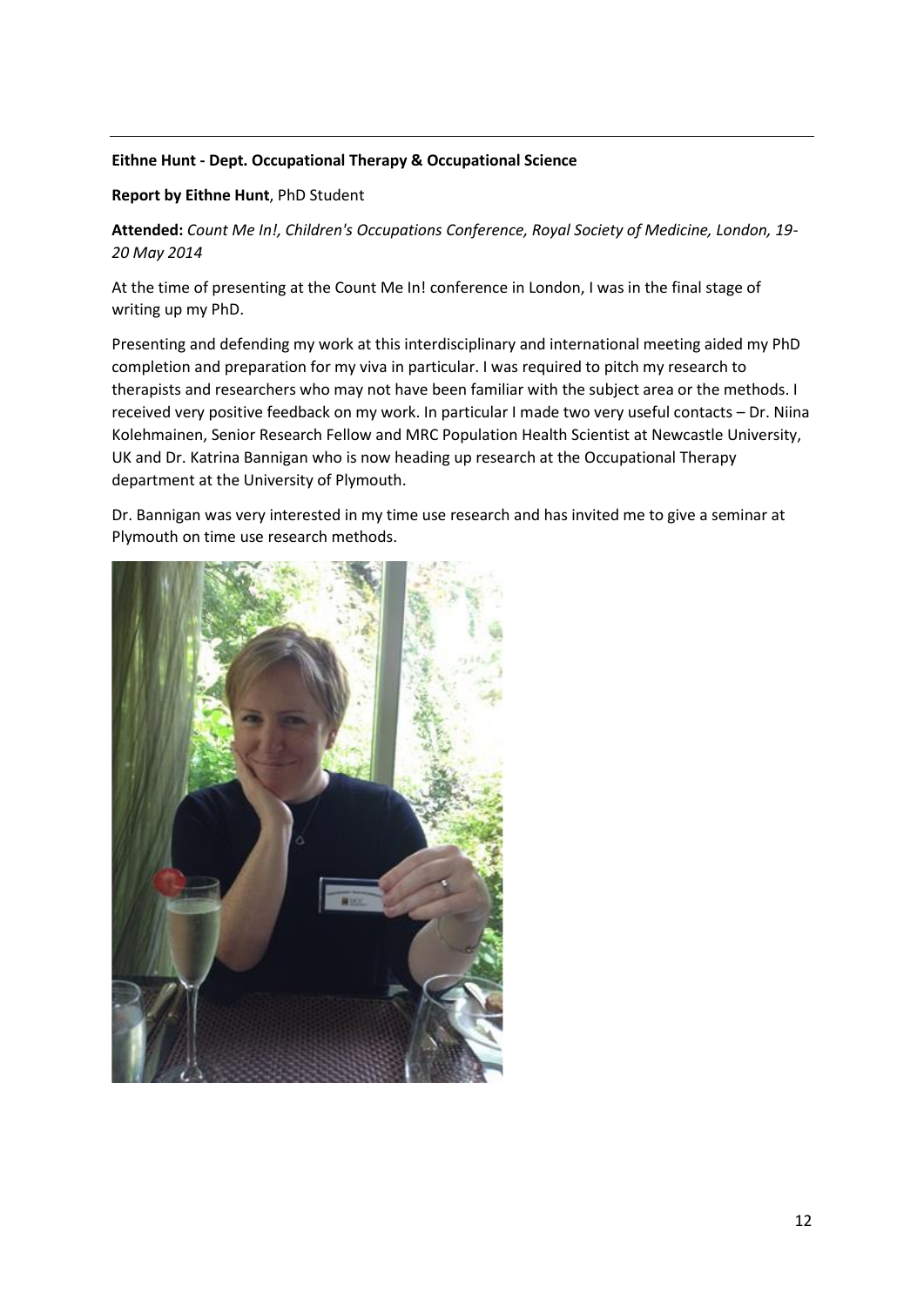# **AnneMarie O' Flynn - Dept. of Epidemiology & Public Health**

# **Report by AnneMarie O' Flynn**, PhD student

**Attended:** *46th international 10 day teaching seminar on cardiovascular disease epidemiology and prevention, Coorg, India, 25 May-6 June 2014*

This seminar is held on a yearly basis in a different location around the world. The main aim of the seminar is to increase the body of people who have the necessary skills to carry out epidemiological studies and to strengthen the efforts to prevent cardiovascular disease. A major focus of the seminar is the facilitation of international exchange of knowledge and the fostering of collaborative research work.

There were 48 fellows and faculty members from 22 different countries on the seminar. The seminar format consisted of daily lectures and small group activity which focused on the principles of epidemiology and biostatistical methods used in epidemiological research.

Attending this seminar benefitted me hugely. Firstly, from an educational perspective the lectures were excellent. My critical appraisal skills developed greatly in the small group activity work. We were also required to develop a research protocol in our groups which taught us the benefits and challenges involved in collaborative research work. Finally, perhaps the greatest benefit of attending the seminar is the network of people from around the world with similar research interests I am now in contact with.

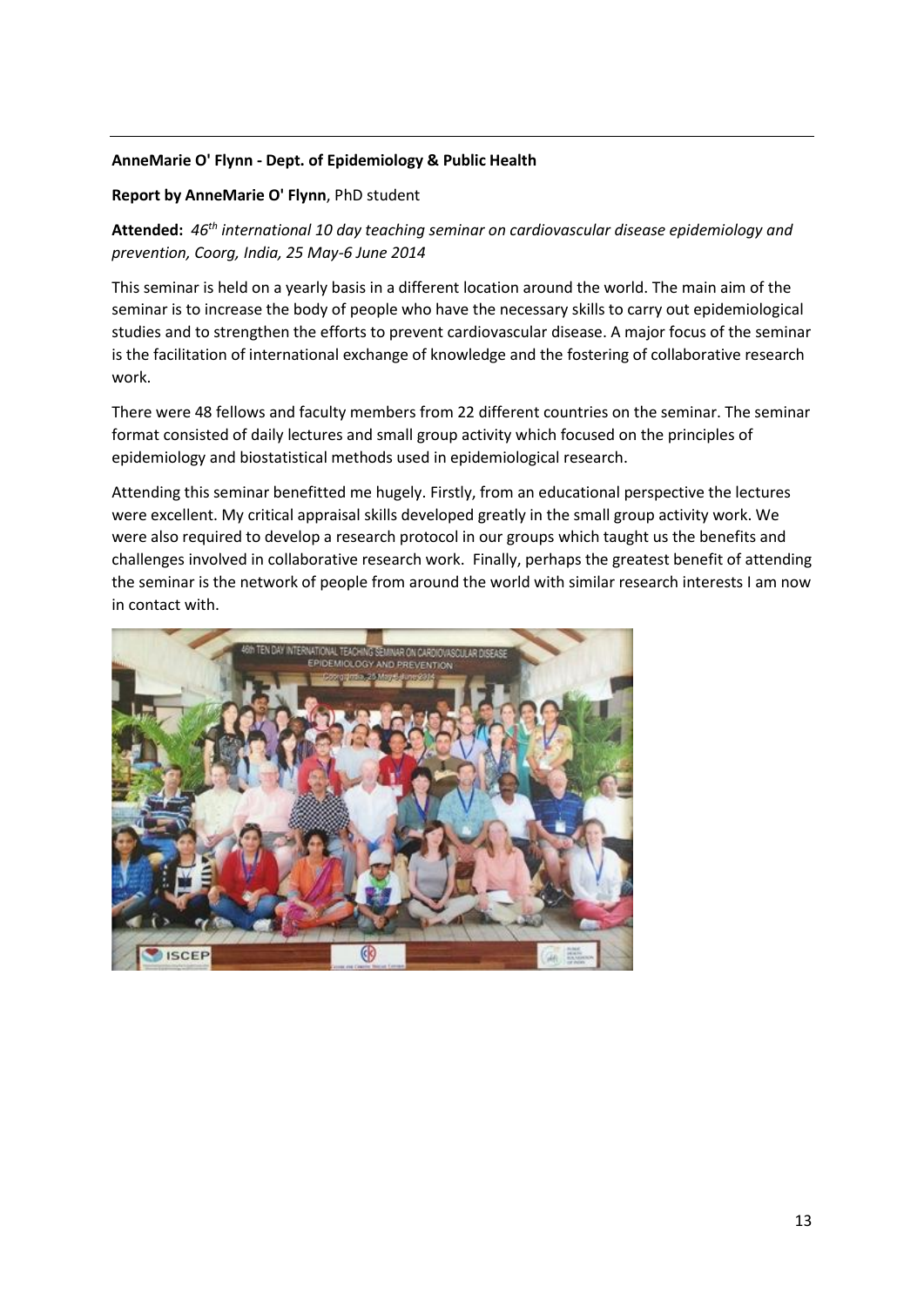# **Kathleen English - Department of Physiology**

# **Report by Kathleen English**, PhD student

# **Attended**: E*uropean Muscle Conference, Salzburg, Austria, 10-14 September 2014*

This Travel bursary allowed me to present my data to leaders in the field, who gave me very useful feedback and suggestions for future work. The conference enabled me to understand the current trends and protocols being used in muscle research, and this will be a huge benefit to me as I write up my thesis. I received good interest in my poster, and great feedback as well as excellent career advice from PIs in the UK and Sweden. I also networked with other PhD students / Post Docs, and established many new contacts in the field.

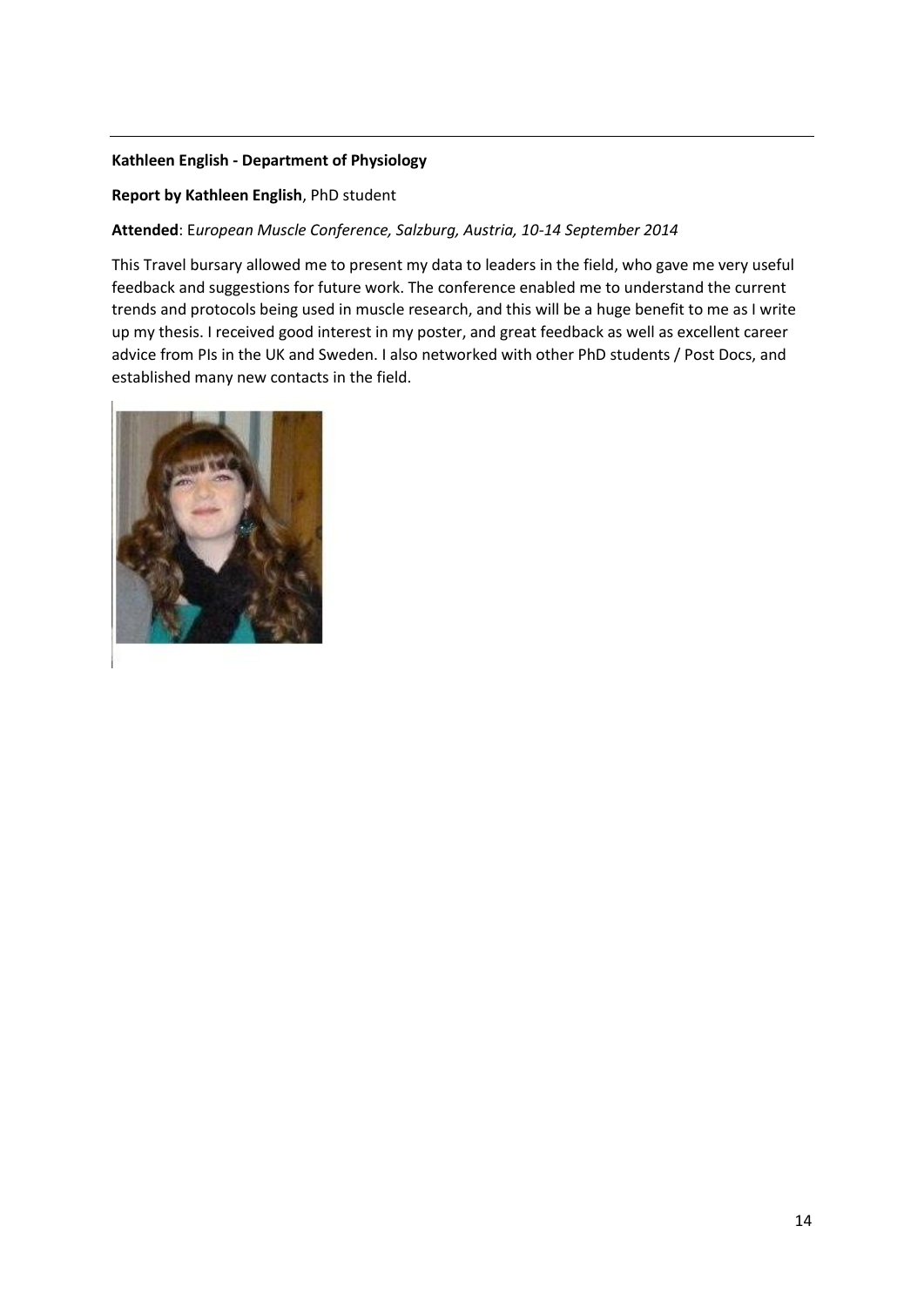# **Matteo Pusceddu - Department of Psychiatry**

### **Report by Matteo Pusceddu**, PhD student

**Attended**: *The Society for Neuroscience (SfN) Annual Convention, Washington, USA, 14 - 19 November 2014*

The Society for Neuroscience (SfN) annual convention represents one of the biggest and most important conferences in the field of neuroscience globally. It is a great opportunity to join more than 30,000 colleagues from more than 80 countries willing to share ideas and cutting edge tools for global neuroscience.

This meeting represented an excellent opportunity and platform to present my findings to my peers working in the field of neuroscience. Furthermore, this event gave me an opportunity to create networking opportunities that may be of benefit for my future carrier.

Thanks to the travel bursary from the College of Medicine and Health I got my first opportunity to attend and present my research at an international conference.

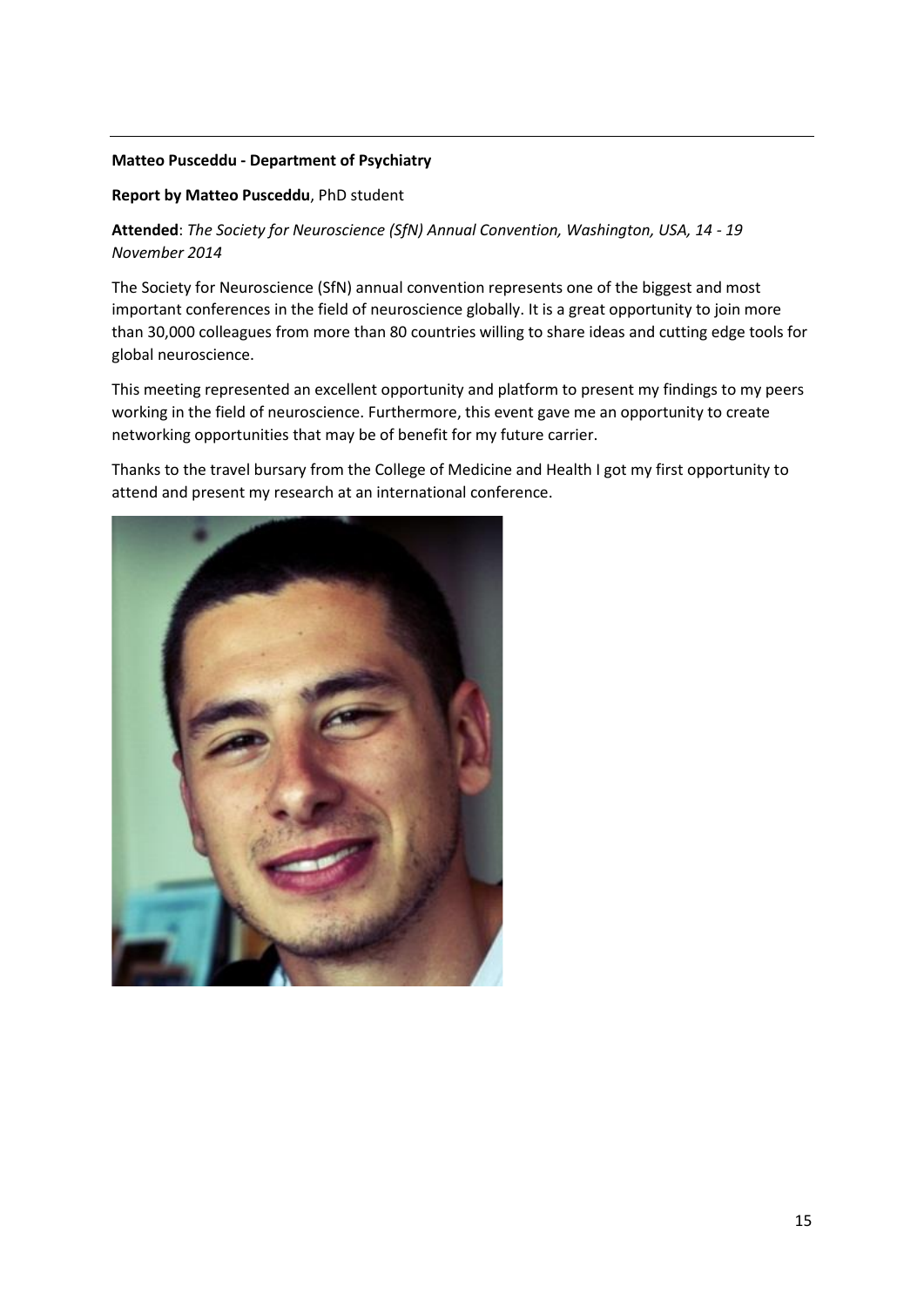# **Margaret Murphy - School of Nursing & Midwifery**

# **Report by Margaret Murphy**, PhD Student

**Attended:** *Oral and Poster Presentation at International Congress on Stillbirth, SIDS and Baby Survival, Amsterdam, Netherlands 18th - 21st Sept 2014*

The aims of the International Congress on Stillbirth, SIDS and Baby Survival are to identify the causes of the sudden and unexpected baby deaths during pregnancy, labour or in the first year, and the actions to reduce them and the support of parents who lost an infant. It is the only congress where parents, physicians, midwives and researchers work together to assist parents, to support each other in preventing perinatal and infant mortality. Pregnancy loss is my area of research and I am very grateful that the College of Medicine and Health bursary afforded me the opportunity to present my work to date, to meet with and forge links with key researchers in the area and discuss key issues of concern with service user groups.

[http://www.babysurvival2014.nl/wp-content/uploads/2014/09/Abstractboek-congres](http://www.babysurvival2014.nl/wp-content/uploads/2014/09/Abstractboek-congres-babysurvival.pdf)[babysurvival.pdf](http://www.babysurvival2014.nl/wp-content/uploads/2014/09/Abstractboek-congres-babysurvival.pdf)

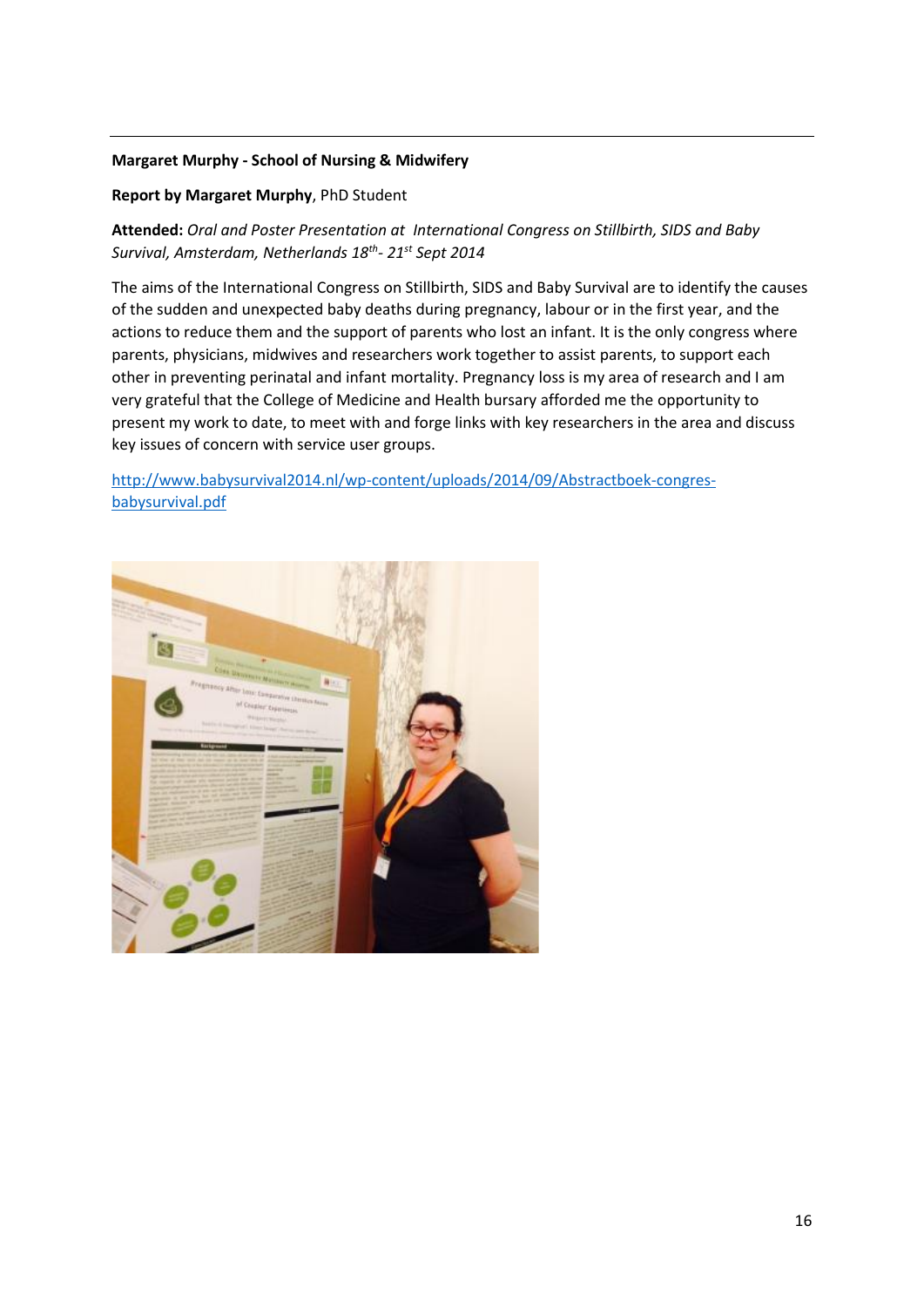# **Kathleen Fitzgerald - School of Pharmacy**

# **Report by Kathleen Fitzgerald**, PhD student

# **Attended:** *AAPS, San Diego, 2 - 6 November 2014*

The major benefit from my attendance at this conference was the ability to meet other students from around the world and network with researchers from other countries. The opportunity to present my research in a poster presentation allowed feedback from other attendees and facilitated ideas for future research in my area.

In addition, I was given the opportunity to attend several interesting lectures given by experts in their field in the area of gene therapy as well as other areas outside of my research, broadening my horizons.